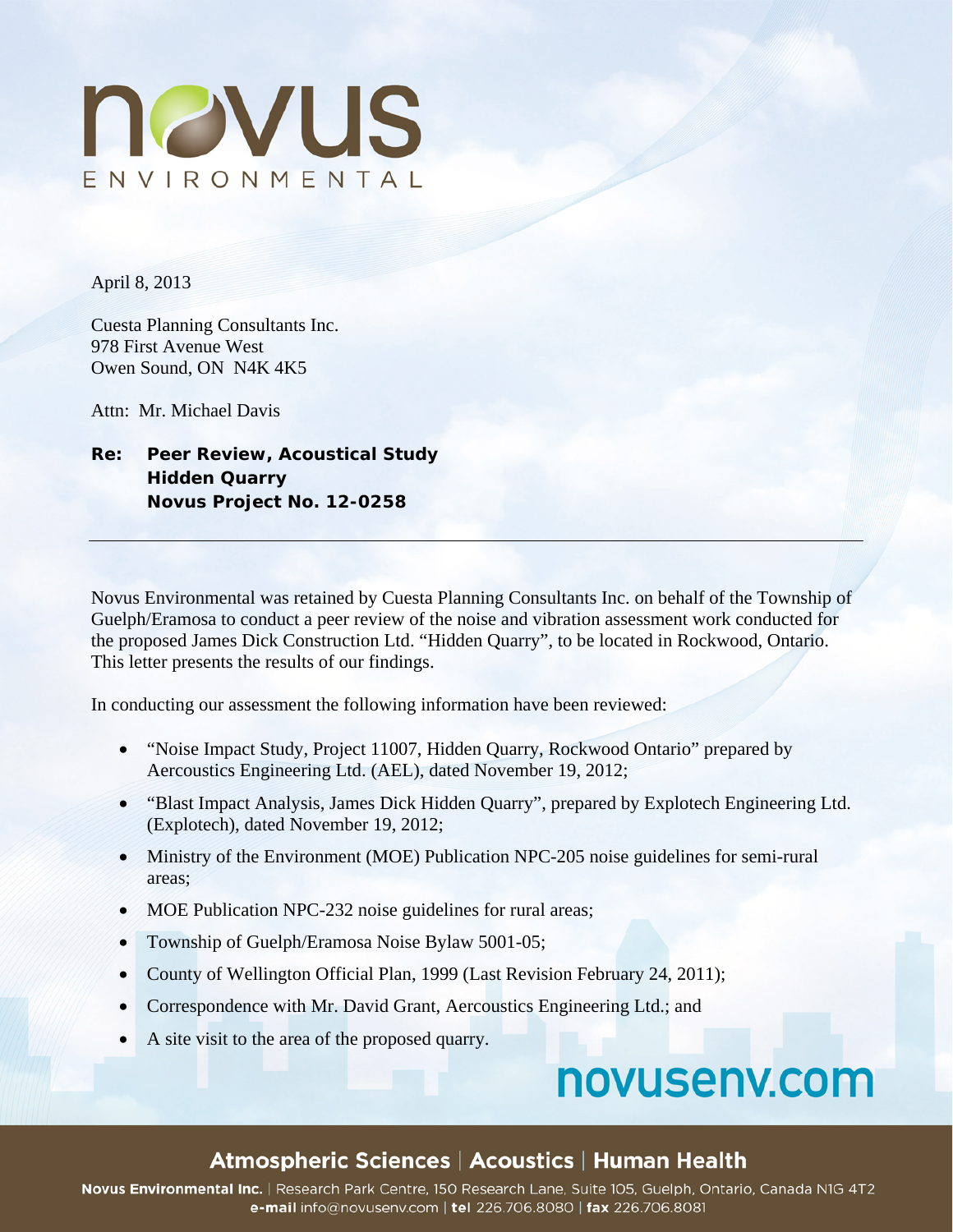

# **1.0 Aercoustics Noise Impact Assessment**

We have reviewed the noise impact assessment prepared by AEL, and in general, are satisfied with the approaches taken. However, we do have some comments and concerns with the analysis and conclusions.

### **1.1 Criteria**

Novus is in agreement with the criteria selected. MOE Publication NPC-205 "Class 2" and NPC-232 "Class 3" limits apply to the residences in the area, as outlined in **Table 1** of the AEL report.

Receptor-specific limits for residences along Highway 7 were developed, based on road traffic noise modelling, for receptors R2, R10, R14, and R16. While the report states on Page 4 that sample calculations are provided in Appendix C, the copy of the report provided does not include this information. AEL provided this information via email, and Novus is in agreement with the guideline limits proposed.

## **1.2 Receptor Height**

Page 6 of the AEL report notes that a receptor height of 1.5 m was used in the assessment. This is inconsistent with both MOE NPC-205 and NPC2-232 noise guidelines.

NPC-205 defines the point of reception as "any point on the premises of a person where sound or vibration originating from other than those premises is received." NPC-232 defines it as any "point on the premises of a person within 30 m of a dwelling or a camping area, where sound or vibration originating from other than those premises is received."

The guidelines do not distinguish between "daytime" receptors and "night-time" receptors". Under the definitions, points of reception include first storey windows, upper-storey bedroom windows, and ground level outdoor amenity areas within 30 m of the residence. It is important that upper storey bedroom windows be included in the analysis, as these locations receive less acoustical screening (mitigation) from berms and noise barriers, and thus can experience higher sound levels. These receptor locations are typically modelled at a 4.5 m receptor height for second-storey windows.

MOE Publication LU-131 – *Noise Criteria for Land Use Planning* is often used as a justification for using lower receptor heights. While LU-131 does identify daytime and night-time points of reception separately, it does not apply to the on-going permitting of operations at the proposed quarry, which must meet NPC-205 and NPC-232 requirements. The Ministry of the Environment has been consistently clear that "night-time" points of reception such as bedroom windows should also be investigated during daytime hours from a permitting perspective under NPC-205 and NPC-232. This was made explicit in the draft replacement NPC-300, which, while not in force, serves to illustrate the MOE's position. In the draft guideline, which is a replacement for both LU-131 and NPC-205, no differentiation is made between daytime and night-time receptors.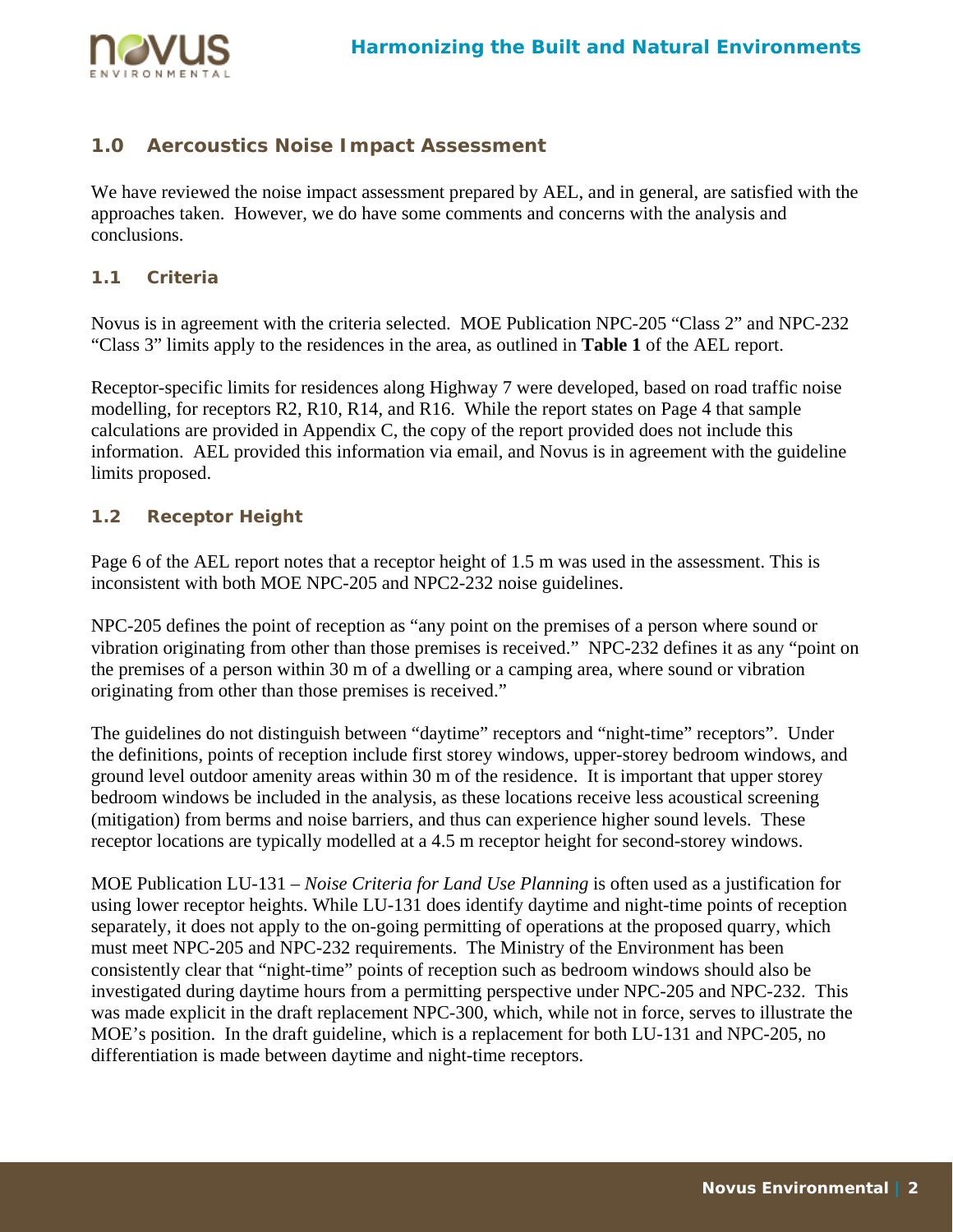

This is a major issue with the AEL analysis, as receptor height plays a crucial role in the effectiveness of noise berms and barriers. However, many of the residences in the area are one storey, and therefore the conclusions of AEL analysis (that the facility will be in compliance) may be correct. This needs to be confirmed to ensure compliance with the guidelines. Based on a drive-by survey, the following receptor heights and locations should be used in the analysis:

| Receptor<br>No. | Location                        | <b>NPC Area</b><br><b>Classification</b> | No. Of<br><b>Storeys</b> | <b>Receptor Height and Location</b><br>Per NPC-205 / NPC-232 |
|-----------------|---------------------------------|------------------------------------------|--------------------------|--------------------------------------------------------------|
| R1              | Highway 7                       | Class 2                                  | 2                        | 4.5 m at house; 1.5 m on property                            |
| R <sub>2</sub>  | Highway 7                       | Class <sub>2</sub>                       | $\mathbf{1}$             | 1.5 m at house; 1.5 m on property                            |
| R <sub>3</sub>  | $6th$ Line                      | Class 3                                  | $\mathbf{1}$             | 1.5 m at house; 1.5 m on property within 30 m of house       |
| R <sub>4</sub>  | $6th$ Line                      | Class 3                                  | $\overline{2}$           | 4.5 m at house; 1.5 m on property within 30 m of house       |
| R <sub>5</sub>  | $6th$ Line                      | Class 3                                  | $\overline{2}$           | 4.5 m at house; 1.5 m on property within 30 m of house       |
| R <sub>6</sub>  | $7th$ Line                      | Class 3                                  | $\mathbf{1}$             | 1.5 m at house; 1.5 m on property within 30 m of house       |
| R7              | $7th$ Line                      | Class 3                                  | $\overline{2}$           | 4.5 m at house; 1.5 m on property within 30 m of house       |
| R <sub>8</sub>  | $7th$ Line                      | Class 3                                  | $\overline{2}$           | 4.5 m at house; 1.5 m on property within 30 m of house       |
| R <sub>9</sub>  | $7th$ Line                      | Class 3                                  | $\mathbf{1}$             | 1.5 m at house; 1.5 m on property within 30 m of house       |
| R <sub>10</sub> | Highway 7                       | Class <sub>2</sub>                       | $\overline{2}$           | 4.5 m at house; 1.5 m on property                            |
| R11             | $6th$ Line                      | Class 3                                  | $\mathbf{1}$             | 1.5 m at house; 1.5 m on property within 30 m of house       |
| R <sub>12</sub> | Highway 7                       | Class 2                                  | $\mathbf{1}$             | 1.5 m at house; 1.5 m on property                            |
| R <sub>13</sub> | Highway 7                       | Class 2                                  | $\mathbf{1}$             | 1.5 m at house; 1.5 m on property                            |
| R14             | Highway 7                       | Class 2                                  | $\mathbf{1}$             | 1.5 m at house; 1.5 m on property                            |
| R <sub>15</sub> | $\overline{5}^{\text{th}}$ Line | Class <sub>2</sub>                       | $\mathbf{1}$             | 1.5 m at house; 1.5 m on property                            |
| R <sub>16</sub> | Highway 7                       | Class <sub>2</sub>                       | $\mathbf{1}$             | 1.5 m at house; 1.5 m on property                            |
| R17             | $5th$ Line                      | Class 3                                  | $\overline{2}$           | 4.5 m at house; 1.5 m on property within 30 m of house       |
| R <sub>18</sub> | $5th$ Line                      | Class 3                                  | $\overline{2}$           | 4.5 m at house; 1.5 m on property within 30 m of house       |
| R <sub>19</sub> | $6th$ Line                      | Class 3                                  | $\overline{2}$           | 4.5 m at house; 1.5 m on property within 30 m of house       |

## *Receptor Heights and Locations for Noise Impact Assessment*

*Recommendation – the AEL analysis needs to be updated to reflect the appropriate receptor heights, to ensure that the applicable Ministry of the Environment noise guideline limits are met.*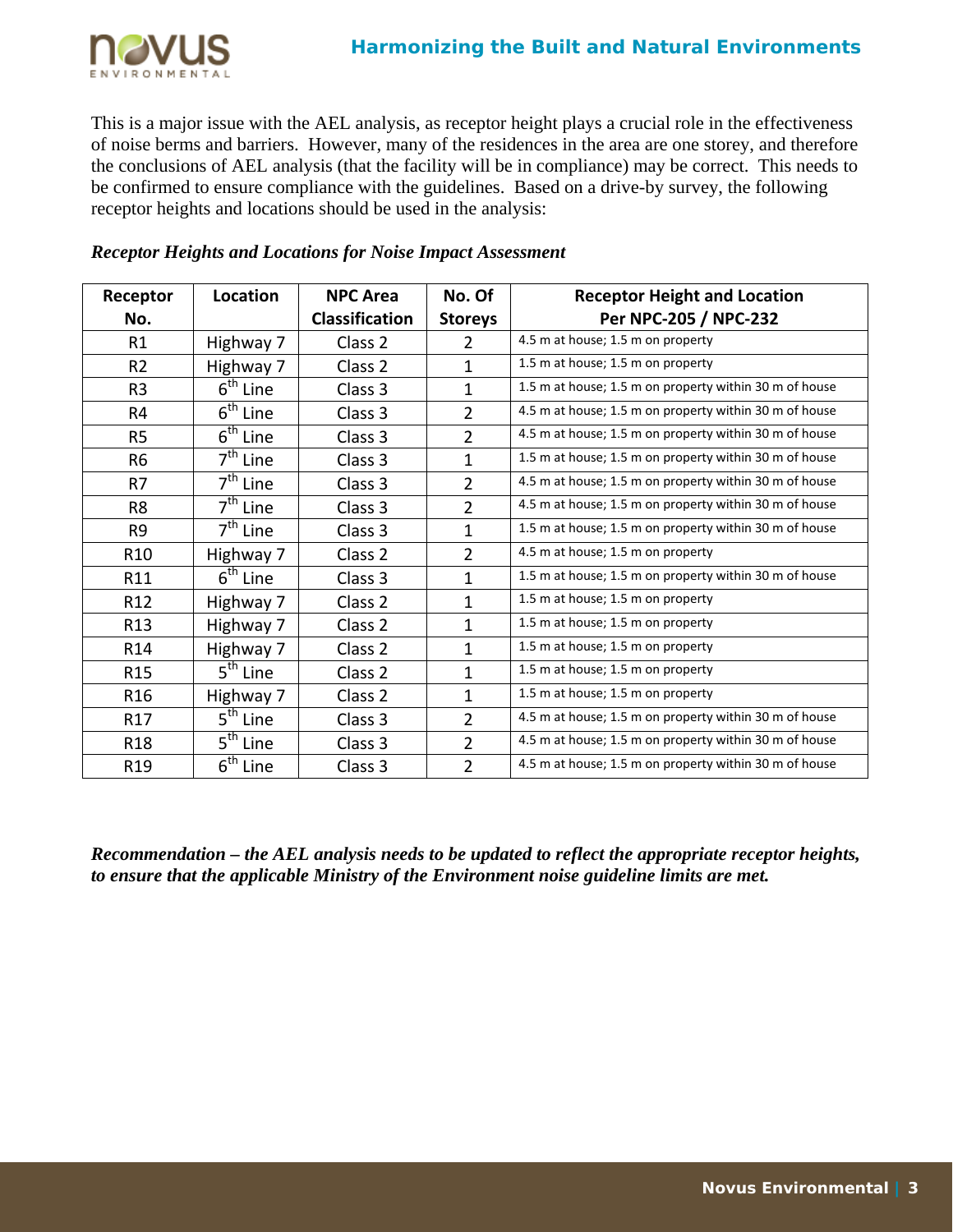

# **1.3 Construction Activity**

Novus is in agreement that noise from the "construction" aspects of the quarry operation, including striping of overburden and rehabilitation, are exempt from NPC-205 and NPC-232 noise guideline limits.

Novus also agrees that the noise emissions from quarry equipment be restricted to meeting NPC-115 limits, as applicable. These restrictions should be listed in as part of the quarry's operating plan.

The prohibitions of the Township of Guelph/Eramosa Noise Bylaw 5001/05 would also apply to noise emissions, and is not addressed in the AEL report. The bylaw requires that equipment be fitting with effective exhaust and/or intake muffling and be maintained in good working order.

*Recommendation – an Acoustic Audit by an independent third-party contractor be conducted during the first year of operation of the quarry, to ensure that the noise emissions from facility equipment meet NPC-115 limits.* 

## **1.4 Noise Source Emission Rates**

Novus has reviewed the source emission rates used in the noise modelling. The values are consistent with those typically used in these studies. It is uncertain if a tonal penalty has been applied to rock drilling noise. Noise emissions from this equipment is typically tonal in nature, and under MOE Publication NPC-104,  $a + 5$  dB tonal penalty would be applied to the assessment of impacts.

#### *Recommendation*

- *AEL to confirm if tonal penalties should apply to rock drilling, or if a specific non-tonal drill type will be used.*
- *Tonality should be confirmed through an Acoustic Audit*

## **1.5 Modelling Results**

The modelling result provided in **Table 6** of the AEL report show the proposed quarry to be in compliance with the applicable guideline limits. However, these results are subject to the issues identified above (receptor height, guideline limits, tonality) and need to be updated.

The quarry will be excavated in several phases. The report does not indicate which phase was being assessed (or if the results are worst-case for all phases). The report does not indicate where source equipment is being located within the quarry for noise modelling purposes. Without this data, the accuracy of the noise modelling cannot be confirmed.

In addition, the tabular format of the data does not allow for compliance with NPC-232 to be confirmed for receptors removed from Highway 7. For these locations, the applicable limit needs to be met both at all points on the house, but also at all points at ground level within 30 m of the dwelling. This can be addressed through providing noise contours (isopleths of equal noise levels) of the noise modelling results. This can be easily accommodated using the Cadna/A noise model.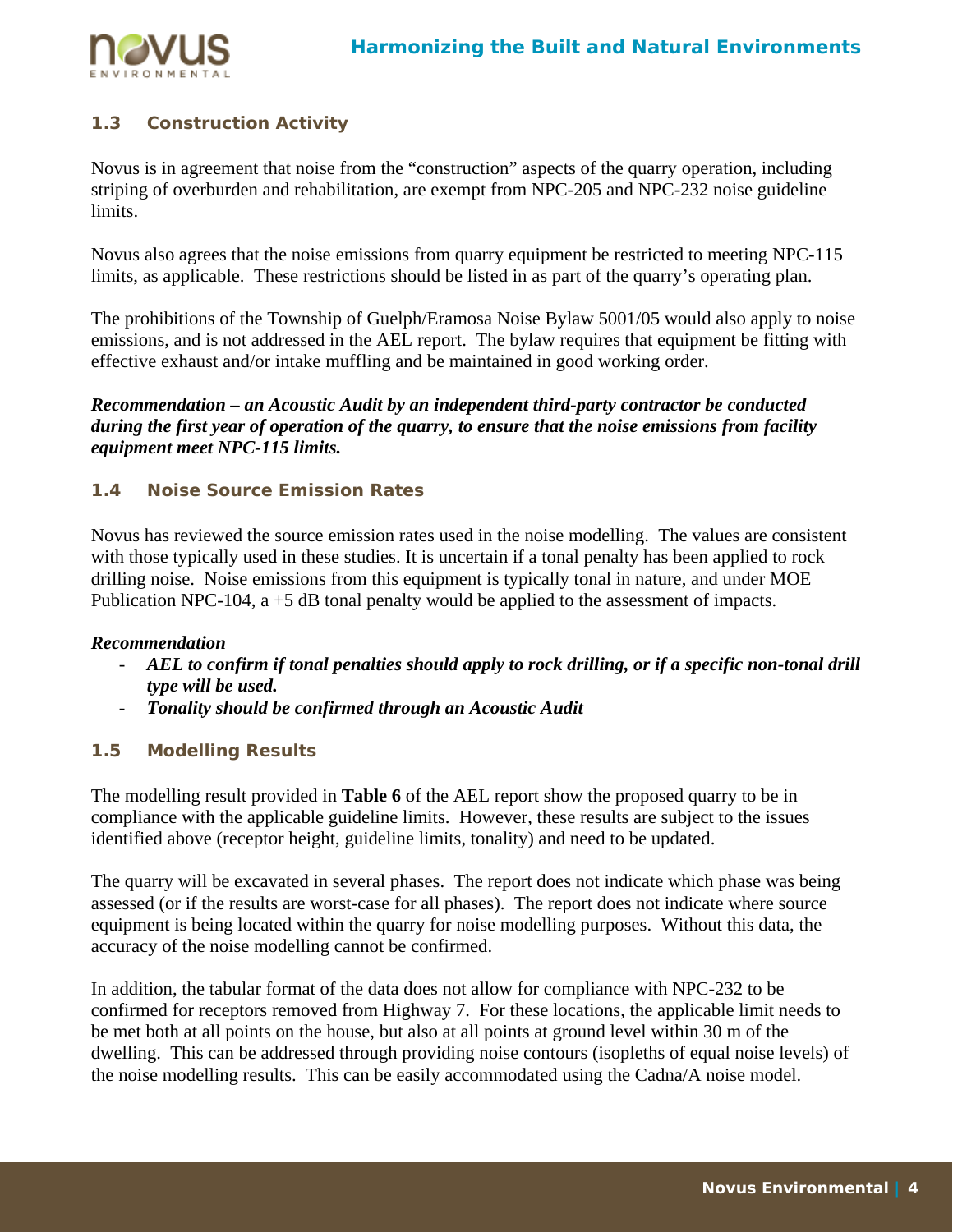

## *Recommendations*

- Update the results to address receptor height, guideline limits, etc., as discussed previously.
- *Update the analysis to show impacts for various phases of the excavation. Ideally, provide the electronic Cadna/A noise model for peer review. Alternatively, provide drawings showing the location of modelled noise sources for each phase of excavation.*
- *Provide noise contours at a high of 1.5 m above grade to allow for confirmation of compliance with NPC-232.*
- *An Acoustic Audit by an independent third-party contractor be conducted during the first year of operation of the quarry, to ensure that the noise emissions from facility operations meet NPC-205 and NPC-232 limits.*

# **2.0 Explotech Vibration Report**

Novus has reviewed the blasting vibration report produced by Explotech. We are in agreement with the guidelines used; the assessment techniques used; and with the general conclusions of the study.

We agree with the recommendations on Page 9 and Page 19 of the report, that blast monitoring should be used and that all blasts at the quarry be monitored at two locations. Novus further recommends that the blast record information be made available to the Township for its review in the presence of vibration complaints.

# **3.0 Conclusions**

From our review, we conclude that:

- The Vibration Impact Assessment conducted by Explotech is adequate, and Novus agrees with the recommendations and conclusions. Novus further recommends that the blast record information be made available to the Township for its review in the presence of vibration complaints.
- The Noise Impact Assessment conducted by AEL has been reviewed. Novus is generally in agreement with the approach taken; however, several issues have been identified which will need to be addressed to ensure that the facility is in compliance with the applicable noise guideline limits.
- Novus recommended the following additional analysis be undertaken / additional information be provided by AEL:
	- o Update the modelling to use 4.5 m receptor heights for daytime and night-time, in accordance with NPC-205 and NPC-232 requirements
	- o Provide source locations used in the modelling for the extraction phases considered